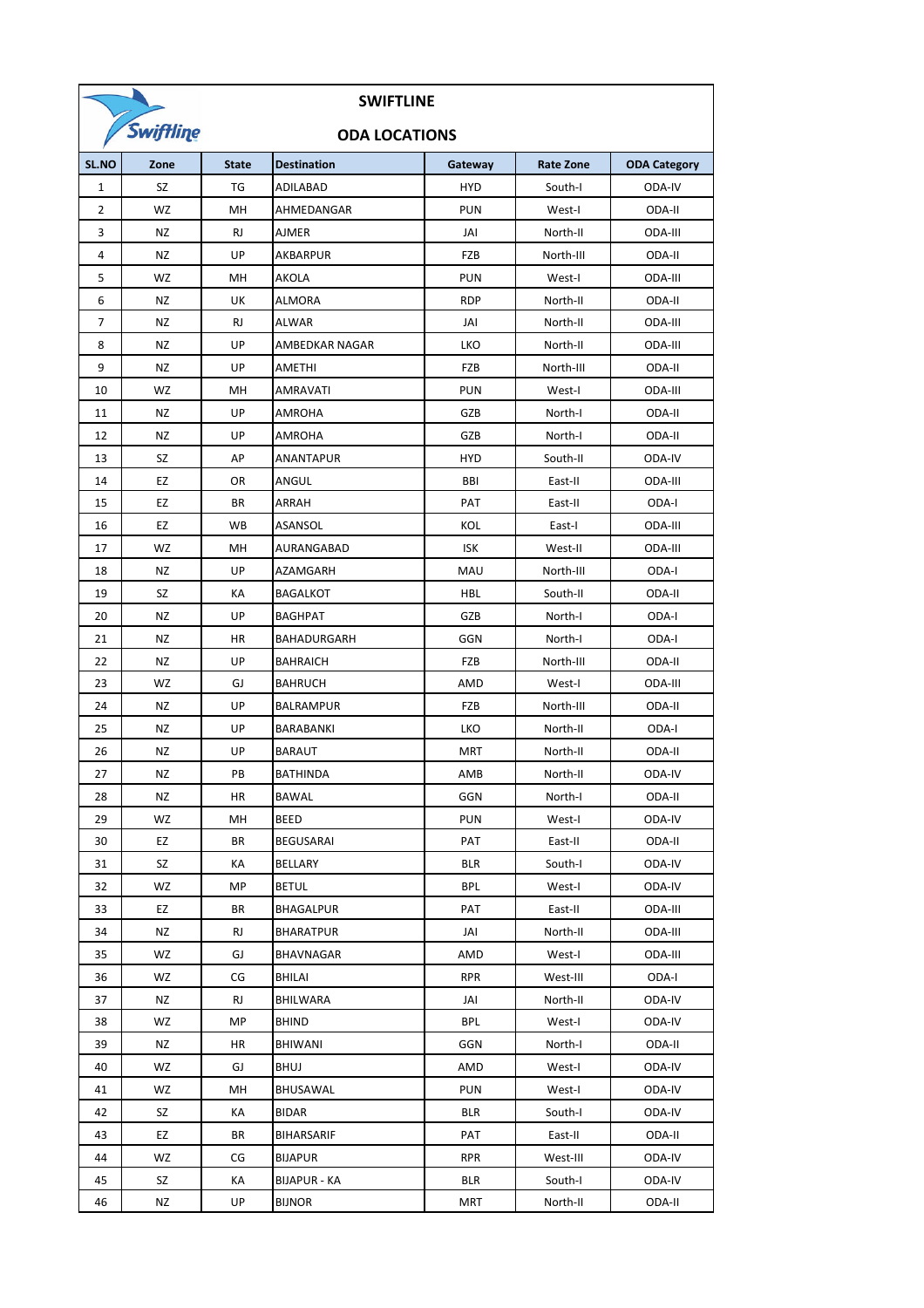| 47 | <b>NZ</b> | <b>RJ</b> | <b>BIKANER</b>         | JAI        | North-II  | ODA-IV  |
|----|-----------|-----------|------------------------|------------|-----------|---------|
| 48 | WZ        | CG        | <b>BILASPUR</b>        | <b>RPR</b> | West-III  | ODA-II  |
| 49 | NZ        | UP        | <b>BUDAUN</b>          | BLY        | North-II  | ODA-I   |
| 50 | NZ        | UP        | <b>BULANDSHAHR</b>     | <b>NDA</b> | North-I   | ODA-II  |
| 51 | NZ        | RJ        | <b>BUNDI</b>           | JAI        | North-II  | ODA-IV  |
| 52 | EZ        | BR        | <b>BUXAR</b>           | PAT        | East-II   | ODA-II  |
| 53 | NZ        | HP        | CHAMBA                 | AMB        | North-II  | ODA-IV  |
| 54 | NZ        | UP        | CHANDAULI              | <b>VNS</b> | North-III | ODA-II  |
| 55 | NZ        | UP        | CHANDAUSI              | MBD        | North-II  | ODA-I   |
| 56 | EZ        | BR        | CHAPRA                 | PAT        | East-II   | ODA-II  |
| 57 | NZ        | UP        | CHHATA                 | <b>MTR</b> | North-II  | ODA-I   |
| 58 | WZ        | MP        | CHHINDWARA             | <b>BPL</b> | West-I    | ODA-IV  |
| 59 | WZ        | MН        | CHIPLUN                | <b>PUN</b> | West-I    | ODA-III |
| 60 | SZ        | КA        | CHITRADURGA            | <b>BLR</b> | South-I   | ODA-III |
| 61 | SZ        | AP        | <b>CHITTOOR</b>        | HYD        | South-II  | ODA-IV  |
| 62 | ΝZ        | RJ        | CHITTORGARH            | JAI        | North-II  | ODA-IV  |
| 63 | ΝZ        | RJ        | CHURU                  | JAI        | North-II  | ODA-III |
| 64 | SZ        | ΤN        | CUDDALORE              | <b>CHE</b> | South-I   | ODA-III |
| 65 | SZ        | AP        | <b>CUDDAPAH</b>        | HYD        | South-II  | ODA-IV  |
| 66 | EZ        | OR        | <b>CUTTACK</b>         | BBI        | East-II   | ODA-I   |
| 67 | ΝZ        | UP        | DADRI                  | <b>NDA</b> | North-I   | ODA-I   |
| 68 | EZ        | BR        | DARBHANGA              | PAT        | East-II   | ODA-II  |
| 69 | WZ        | MН        | <b>DAUND</b>           | <b>PUN</b> | West-I    | ODA-II  |
| 70 | SZ        | КA        | DAVANGERE              | <b>BLR</b> | South-I   | ODA-IV  |
| 71 | ΝZ        | UP        | DEORIA                 | GKP        | North-III | ODA-II  |
| 72 | SZ        | КA        | DEVANAHALLI            | <b>BLR</b> | South-I   | ODA-I   |
| 73 | WZ        | MP        | <b>DEWAS</b>           | <b>BPL</b> | West-I    | ODA-III |
| 74 | ΝZ        | UP        | <b>DHAMPUR</b>         | MBD        | North-II  | ODA-II  |
| 75 | SZ        | ΤN        | DHARMAPURI             | <b>BLR</b> | South-I   | ODA-II  |
| 76 | SZ        | КA        | DHARWAD                | <b>HBL</b> | South-II  | ODA-I   |
| 77 | WZ        | MH        | <b>DHULE</b>           | <b>PUN</b> | West-I    | ODA-III |
| 78 | SZ        | ΤN        | <b>DINDIGUL</b>        | <b>CHE</b> | South-I   | ODA-IV  |
| 79 | WZ        | DD        | DIU                    | VPI        | West-II   | ODA-IV  |
| 80 | WZ        | CG        | <b>DURG</b>            | <b>RPR</b> | West-III  | ODA-I   |
| 81 | EZ        | WB        | <b>DURGAPUR</b>        | KOL        | East-I    | ODA-III |
| 82 | ΝZ        | UP        | ETAWAH                 | <b>KNP</b> | North-II  | ODA-III |
| 83 | ΝZ        | PB        | <b>FARIDKOT</b>        | AMB        | North-II  | ODA-IV  |
| 84 | ΝZ        | UP        | <b>FARRUKHABAD</b>     | <b>KNP</b> | North-II  | ODA-III |
| 85 | ΝZ        | HR        | FATEHABAD              | GGN        | North-I   | ODA-III |
| 86 | ΝZ        | PB        | <b>FATEHGARH SAHIB</b> | AMB        | North-II  | ODA-II  |
| 87 | ΝZ        | UP        | <b>FATEHPUR</b>        | <b>KNP</b> | North-II  | ODA-II  |
| 88 | ΝZ        | PB        | <b>FIROZPUR</b>        | AMB        | North-II  | ODA-IV  |
| 89 | ΝZ        | UP        | GAJRULLA               | GZB        | North-I   | ODA-II  |
| 90 | WZ        | GJ        | GANDHIDHAM             | AMD        | West-I    | ODA-IV  |
| 91 | ΝZ        | UP        | GARHMUKTESHWER         | GZB        | North-I   | ODA-II  |
| 92 | EZ        | ΒR        | GAYA                   | PAT        | East-II   | ODA-II  |
| 93 | ΝZ        | UP        | <b>GHAZIPUR</b>        | <b>VNS</b> | North-III | ODA-II  |
| 94 | WZ        | GJ        | <b>GODHRA</b>          | AMD        | West-I    | ODA-II  |
| 95 | SZ        | AP        | <b>GOOTY</b>           | <b>HYD</b> | South-II  | ODA-IV  |
| 96 | EZ        | ΒR        | GOPALGANJ              | PAT        | East-II   | ODA-III |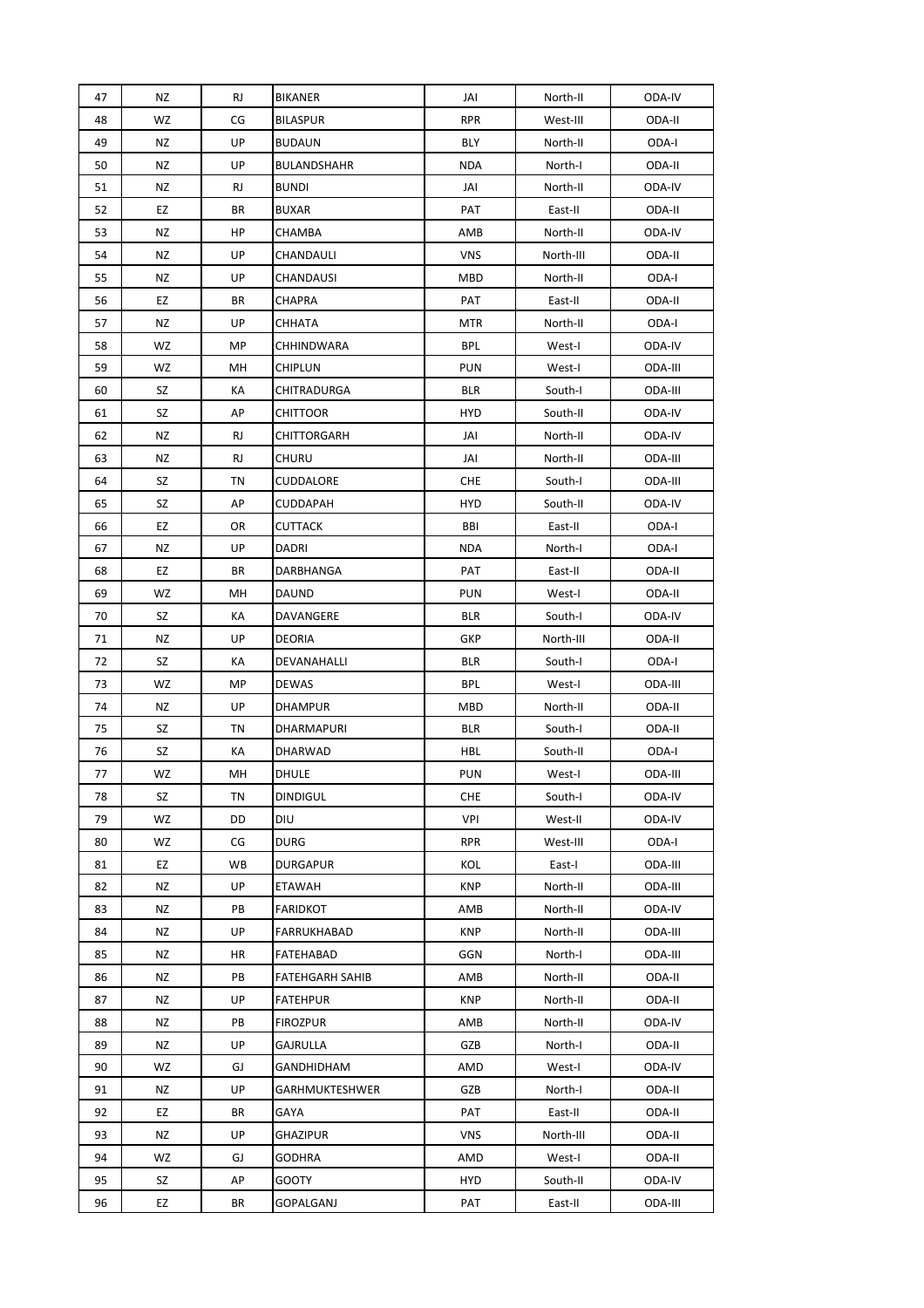| 97  | SZ | КA        | GULBARGA            | <b>BLR</b> | South-I   | ODA-IV  |
|-----|----|-----------|---------------------|------------|-----------|---------|
| 98  | WZ | МP        | GUNA                | <b>BPL</b> | West-I    | ODA-III |
| 99  | SZ | AP        | GUNTUR              | <b>HYD</b> | South-II  | ODA-IV  |
| 100 | NZ | PB        | <b>GURDASPUR</b>    | AMB        | North-II  | ODA-IV  |
| 101 | WZ | MP        | GWALIOR             | BPL        | West-I    | ODA-IV  |
| 102 | EZ | ΒR        | HAJIPUR             | PAT        | East-II   | ODA-I   |
| 103 | EZ | WB        | HALDIA              | KOL        | East-I    | ODA-II  |
| 104 | ΝZ | UK        | HALDWANI            | <b>RDP</b> | North-II  | ODA-I   |
| 105 | WZ | GJ        | <b>HALOL</b>        | AMD        | West-I    | ODA-II  |
| 106 | ΝZ | <b>RJ</b> | HANUMANGARH         | JAI        | North-II  | ODA-IV  |
| 107 | NZ | UP        | <b>HAPUR</b>        | GZB        | North-I   | ODA-I   |
| 108 | ΝZ | UP        | <b>HARDOI</b>       | <b>STP</b> | North-III | ODA-II  |
| 109 | SZ | TN        | HARUR               | BLR        | South-I   | ODA-III |
| 110 | SZ | КA        | HASSAN              | BLR        | South-I   | ODA-III |
| 111 | ΝZ | UP        | <b>HATHRAS</b>      | AGR        | North-II  | ODA-II  |
| 112 | WZ | GJ        | HIMATANAGAR         | AMD        | West-I    | ODA-II  |
| 113 | ΝZ | HR        | HISAR               | GGN        | North-I   | ODA-III |
| 114 | NZ | HR        | HODAL               | DEL        | North-II  | ODA-II  |
| 115 | EZ | WB        | <b>HOOGHLY</b>      | KOL        | East-I    | ODA-I   |
| 116 | ΝZ | PB        | HOSHIARPUR          | AMB        | North-II  | ODA-III |
| 117 | SZ | КA        | <b>HOSPET</b>       | HBL        | South-II  | ODA-III |
| 118 | SZ | AP        | ICHCHAPURAM         | <b>HYD</b> | South-II  | ODA-IV  |
| 119 | SZ | ΚL        | <b>IDUKKI</b>       | <b>COK</b> | South-III | ODA-II  |
|     | WZ | MН        |                     | ISK        |           | ODA-I   |
| 120 |    |           | <b>IGATPURI</b>     |            | West-II   |         |
| 121 | WZ | MP        | ITARSI              | <b>BPL</b> | West-I    | ODA-II  |
| 122 | WZ | МP        | JABALPUR            | <b>BPL</b> | West-I    | ODA-IV  |
| 123 | ΝZ | HR        | <b>JAGADHRI</b>     | AMB        | North-II  | ODA-II  |
| 124 | ΝZ | RJ        | JAISALMER           | JAI        | North-II  | ODA-IV  |
| 125 | ΝZ | UP        | JALAUN              | KNP        | North-II  | ODA-II  |
| 126 | WZ | MН        | <b>JALGAON</b>      | <b>PUN</b> | West-I    | ODA-III |
| 127 | WZ | MН        | <b>JALNA</b>        | <b>PUN</b> | West-I    | ODA-III |
| 128 | ΝZ | JK        | JAMMU               | AMB        | North-II  | ODA-IV  |
| 129 | WZ | GJ        | JAMNAGAR            | AMD        | West-I    | ODA-IV  |
| 130 | EZ | JH        | JAMSHEDPUR          | <b>RNC</b> | East-III  | ODA-IV  |
| 131 | ΝZ | UP        | JAUNPUR             | <b>VNS</b> | North-III | ODA-II  |
| 132 | NZ | UP        | JEWAR               | <b>NDA</b> | North-I   | ODA-II  |
| 133 | ΝZ | HR        | JIND                | GGN        | North-I   | ODA-III |
| 134 | ΝZ | RJ        | JODHPUR             | JAI        | North-II  | ODA-IV  |
| 135 | WZ | GJ        | JUNAGADH            | AMD        | West-I    | ODA-IV  |
| 136 | ΝZ | UP        | JYOTIBA PHULE NAGAR | GZB        | North-I   | ODA-II  |
| 137 | ΝZ | HR        | KAITHAL             | AMB        | North-II  | ODA-II  |
| 138 | SZ | AP        | KAKINADA            | <b>HYD</b> | South-II  | ODA-IV  |
| 139 | WZ | GJ        | KALOL               | AMD        | West-I    | ODA-I   |
| 140 | SZ | TN        | KANCHIPURAM         | <b>CHE</b> | South-I   | ODA-II  |
| 141 | NZ | HP        | KANGRA              | AMB        | North-II  | ODA-IV  |
| 142 | ΝZ | UP        | KANNAUJ             | <b>KNP</b> | North-II  | ODA-II  |
| 143 | SZ | ΚL        | KANNUR              | <b>COK</b> | South-III | ODA-IV  |
| 144 | ΝZ | UP        | <b>KANPUR DEHAT</b> | <b>KNP</b> | North-II  | ODA-II  |
| 145 | NZ | PB        | KAPURTHALA          | AMB        | North-II  | ODA-III |
| 146 | WZ | MН        | <b>KARAD</b>        | <b>STR</b> | West-II   | ODA-I   |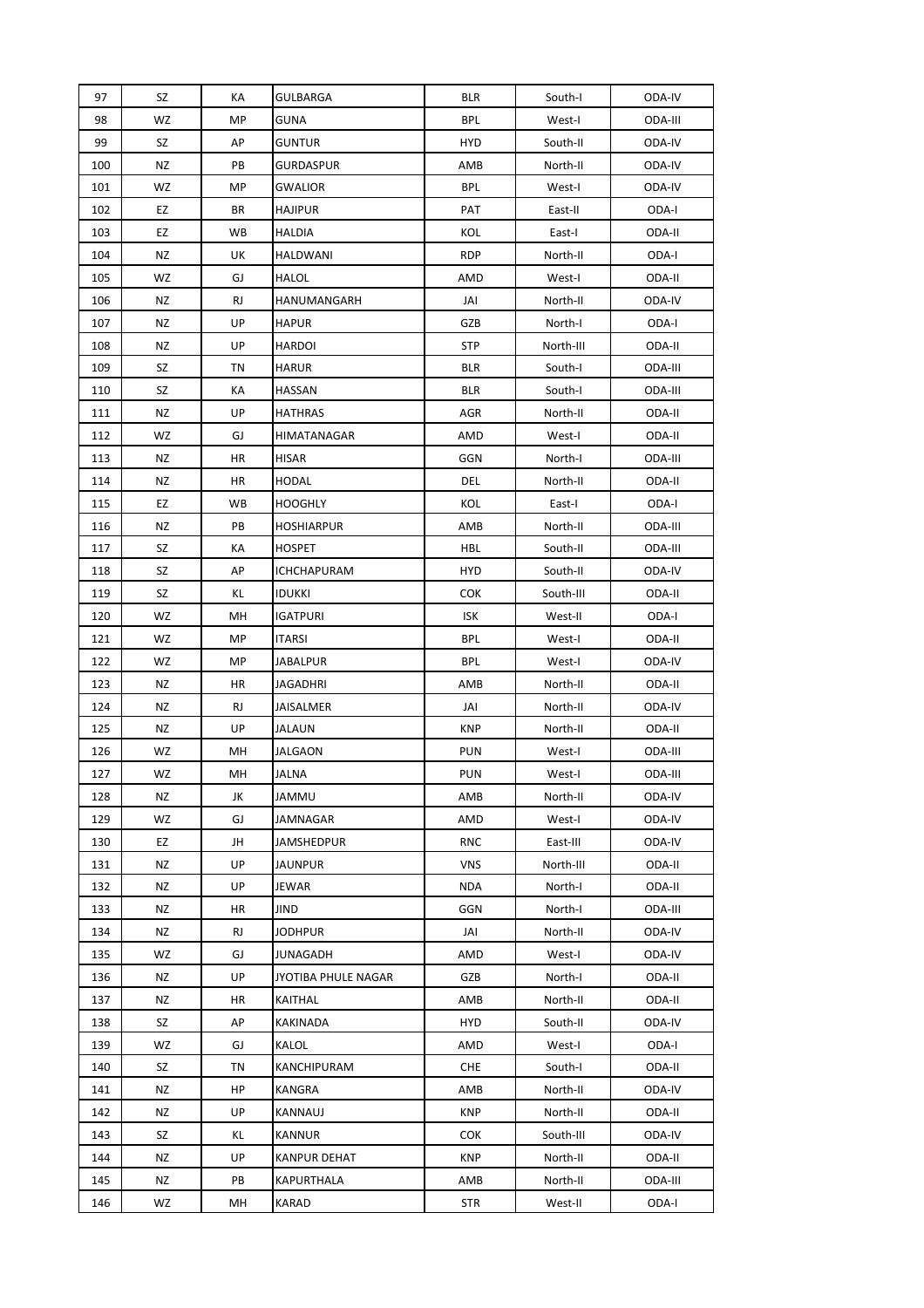| 147 | SZ | PD | KARAIKAL          | <b>CHE</b> | South-I   | ODA-IV  |
|-----|----|----|-------------------|------------|-----------|---------|
| 148 | SZ | TG | KARIM NAGAR       | <b>HYD</b> | South-I   | ODA-III |
| 149 | SZ | TG | KARIMNAGAR        | <b>HYD</b> | South-I   | ODA-III |
| 150 | WZ | MН | KARJAT            | MUM        | West-I    | ODA-II  |
| 151 | NZ | HR | KARNAL            | <b>GGN</b> | North-I   | ODA-III |
| 152 | SZ | ΤN | KARUR             | TPR        | South-II  | ODA-II  |
| 153 | NZ | UP | KASGANJ           | <b>ETA</b> | North-II  | ODA-I   |
| 154 | EZ | BR | KATIHAR           | PAT        | East-II   | ODA-IV  |
| 155 | WZ | МP | KATNI             | BPL        | West-I    | ODA-IV  |
| 156 | WZ | МP | KELARAS           | BPL        | West-I    | ODA-III |
| 157 | EZ | BR | KHAGARIA          | PAT        | East-II   | ODA-III |
| 158 | NZ | UP | KHALILABAD        | GKP        | North-III | ODA-I   |
| 159 | SZ | TG | KHAMMAM           | <b>HYD</b> | South-I   | ODA-III |
| 160 | EZ | WB | KHARAGPUR         | KOL        | East-I    | ODA-II  |
| 161 | WZ | МP | KHARGONE          | <b>BPL</b> | West-I    | ODA-IV  |
| 162 | NZ | UK | KHATIMA           | <b>RDP</b> | North-II  | ODA-II  |
| 163 | NZ | UP | KHERI             | <b>STP</b> | North-III | ODA-II  |
| 164 | ΝZ | UP | <b>KHURJA</b>     | GZB        | North-I   | ODA-II  |
| 165 | EZ | ΒR | KISHANGANJ        | PAT        | East-II   | ODA-IV  |
| 166 | SZ | КA | KOLAR             | <b>BLR</b> | South-I   | ODA-II  |
| 167 | WZ | СG | <b>KORBA</b>      | RPR        | West-III  | ODA-III |
| 168 | NZ | UK | <b>KOTDWARA</b>   | <b>HDR</b> | North-II  | ODA-II  |
| 169 | SZ | ΚL | KOTTAYAM          | <b>COK</b> | South-III | ODA-II  |
| 170 | SZ | KL | KOZHIKKODE        | <b>COK</b> | South-III | ODA-III |
| 171 | SZ | ΤN | KRISHNAGIRI       | <b>CHE</b> | South-I   | ODA-IV  |
| 172 | ΝZ | HP | KULLU             | AMB        | North-II  | ODA-IV  |
| 173 | SZ | AP | <b>KURNOOL</b>    | HYD        | South-II  | ODA-III |
| 174 | ΝZ | UP | LAKHIMPUR         | <b>STP</b> | North-III | ODA-II  |
| 175 | WZ | MН | LATUR             | <b>PUN</b> | West-I    | ODA-IV  |
| 176 | EZ | ΒR | MADHUBANI         | PAT        | East-II   | ODA-III |
| 177 | SZ | TG | MAHABUBNAGAR      | <b>HYD</b> | South-I   | ODA-II  |
| 178 | WZ | MН | MAHAD             | <b>MUM</b> | West-I    | ODA-III |
| 179 | ΝZ | UP | MAHARAJGANJ       | GKP        | North-III | ODA-II  |
| 180 | SZ | PD | MAHE              | <b>CHE</b> | South-II  | ODA-IV  |
| 181 | WZ | GJ | MAHESANA          | AMD        | West-I    | ODA-II  |
| 182 | ΝZ | UP | MAHOBA            | <b>KNP</b> | North-II  | ODA-III |
| 183 | ΝZ | UP | <b>MAINPURI</b>   | <b>KNP</b> | North-II  | ODA-III |
| 184 | EZ | WB | MALDA             | KOL        | East-I    | ODA-IV  |
| 185 | ΝZ | HP | MANDI             | AMB        | North-II  | ODA-IV  |
| 186 | SZ | KА | MANGALORE         | <b>BLR</b> | South-I   | ODA-IV  |
| 187 | SZ | TG | MEDAK             | HYD        | South-I   | ODA-II  |
| 188 | ΝZ | UP | MEJA              | IXD        | North-III | ODA-I   |
| 189 | NZ | UP | <b>MIRZAPUR</b>   | <b>VNS</b> | North-III | ODA-II  |
| 190 | ΝZ | UP | <b>MIRZAPUR</b>   | <b>VNS</b> | North-III | ODA-II  |
| 191 | ΝZ | UP | <b>MODI NAGAR</b> | GZB        | North-I   | ODA-I   |
| 192 | ΝZ | PB | MOGA              | AMB        | North-II  | ODA-III |
| 193 | WZ | GJ | <b>MORBI</b>      | AMD        | West-I    | ODA-III |
| 194 | WZ | МP | MORENA            | <b>BPL</b> | West-I    | ODA-IV  |
| 195 | EZ | BR | <b>MOTIHARI</b>   | PAT        | East-II   | ODA-III |
| 196 | NZ | PB | MUKTSAR           | AMB        | North-II  | ODA-IV  |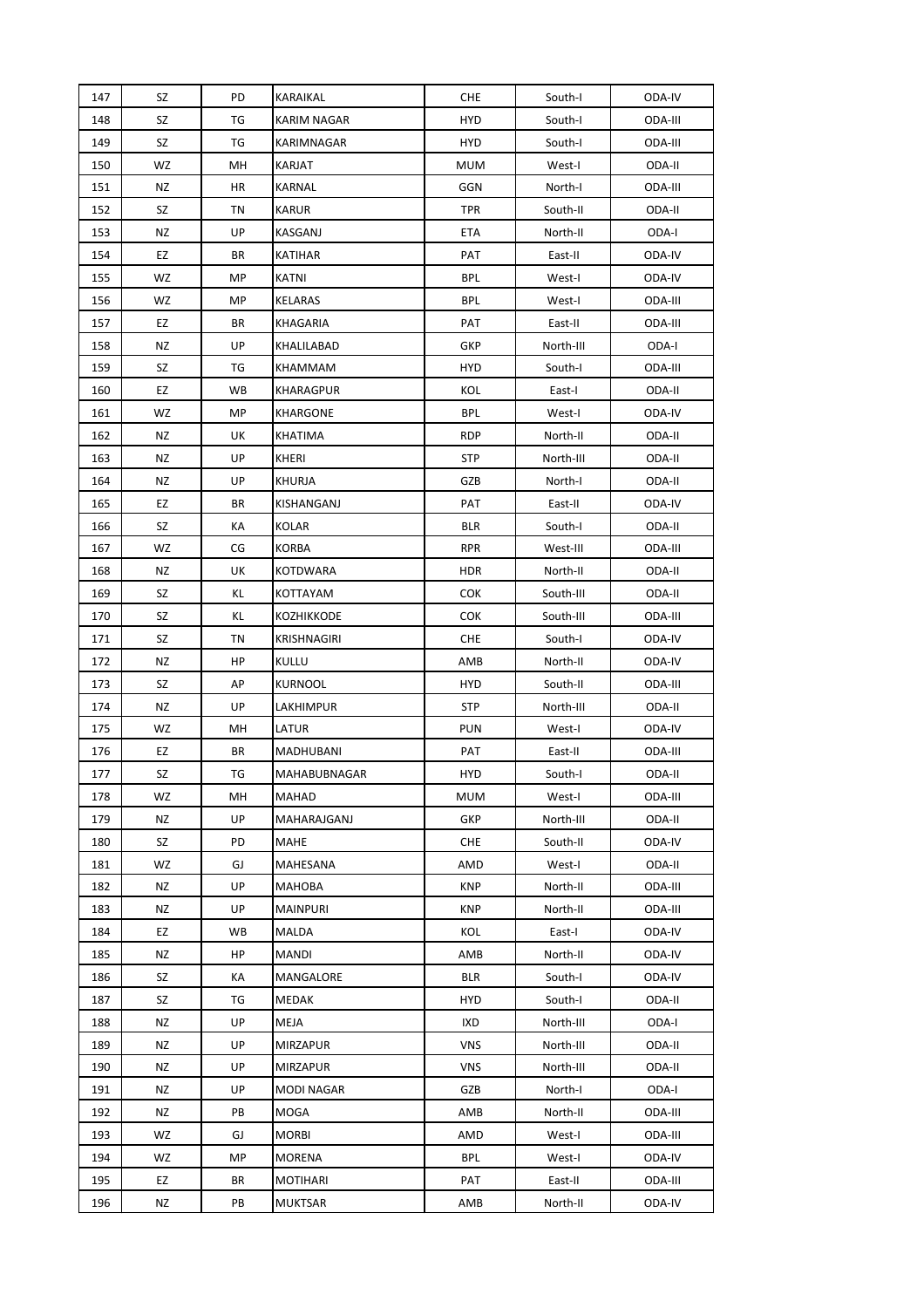| 197 | <b>NZ</b> | UP        | MURAD NAGAR      | GZB        | North-I   | ODA-I   |
|-----|-----------|-----------|------------------|------------|-----------|---------|
| 198 | NZ        | UK        | <b>MUSSOORIE</b> | <b>HDR</b> | North-II  | ODA-II  |
| 199 | NZ        | UP        | MUZAFARNAGAR     | GZB        | North-I   | ODA-III |
| 200 | EZ        | BR        | MUZAFFARPUR      | PAT        | East-II   | ODA-II  |
| 201 | SZ        | KA        | <b>MYSORE</b>    | <b>BLR</b> | South-I   | ODA-III |
| 202 | WZ        | GJ        | NADIAD           | AMD        | West-I    | ODA-II  |
| 203 | NZ        | RJ        | NAGAUR           | JAI        | North-II  | ODA-IV  |
| 204 | SZ        | ΤN        | <b>NAGERCOIL</b> | <b>CJB</b> | South-II  | ODA-IV  |
| 205 | ΝZ        | UP        | <b>NAGINA</b>    | <b>MBD</b> | North-II  | ODA-II  |
| 206 | <b>NZ</b> | UK        | NAINITAL         | <b>RDP</b> | North-II  | ODA-II  |
| 207 | NZ        | UP        | NAJIBABAD        | <b>MBD</b> | North-II  | ODA-II  |
| 208 | EZ        | BR        | NALANDA          | PAT        | East-II   | ODA-II  |
| 209 | SZ        | ΤN        | NAMAKKAL         | <b>TPR</b> | South-II  | ODA-II  |
| 210 | WZ        | GJ        | NAVSARI          | AMD        | West-I    | ODA-IV  |
| 211 | NZ        | UP        | NAWABGANJ        | BLY        | North-II  | ODA-I   |
| 212 | EZ        | BR        | NAWADA           | PAT        | East-II   | ODA-II  |
| 213 | NZ        | PB        | NAWANSHAHR       | AMB        | North-II  | ODA-III |
| 214 | SZ        | AP        | <b>NELLORE</b>   | <b>HYD</b> | South-II  | ODA-IV  |
| 215 | SZ        | ТG        | NIZAMABAD        | <b>HYD</b> | South-I   | ODA-III |
| 216 | SZ        | АP        | ONGOLE           | HYD        | South-II  | ODA-IV  |
| 217 | NZ        | UP        | ORAI             | KNP        | North-II  | ODA-II  |
| 218 | NZ        | UP        | PADARUNA         | GKP        | North-III | ODA-II  |
| 219 | NZ        | <b>RJ</b> | PALI             | JAI        | North-II  | ODA-IV  |
| 220 | NZ        | HR        | PALWAL           | DEL        | North-II  | ODA-II  |
| 221 | ΝZ        | HR        | PANIPAT          | <b>GGN</b> | North-I   | ODA-II  |
| 222 | NZ        | PB        | PATIALA          | AMB        | North-II  | ODA-II  |
| 223 | NZ        | UP        | <b>PHOOLPUR</b>  | <b>IXD</b> | North-III | ODA-I   |
| 224 | ΝZ        | UP        | PILAKHUWA        | GZB        | North-I   | ODA-I   |
| 225 | ΝZ        | UP        | PILIBHIT         | BLY        | North-II  | ODA-II  |
| 226 | NZ        | HR        | PINJORE          | AMB        | North-II  | ODA-II  |
| 227 | NZ        | UK        | PITHORAGARH      | <b>RDP</b> | North-II  | ODA-III |
| 228 | <b>NZ</b> | UP        | PRATAPGARH       | IXD        | North-III | ODA-II  |
| 229 | EZ        | OR        | PURI             | BBI        | East-II   | ODA-II  |
| 230 | EZ        | BR        | <b>PURNEA</b>    | PAT        | East-II   | ODA-IV  |
| 231 | WZ        | CG        | RAIGARH          | RPR        | West-III  | ODA-IV  |
| 232 | SZ        | AP        | RAJAHMUNDRY      | <b>HYD</b> | South-II  | ODA-IV  |
| 233 | WZ        | GJ        | <b>RAJKOT</b>    | AMD        | West-I    | ODA-III |
| 234 | NZ        | UK        | <b>RAMNAGAR</b>  | <b>KSP</b> | North-III | ODA-I   |
| 235 | NZ        | UP        | RAMPUR           | MBD        | North-II  | ODA-I   |
| 236 | EZ        | JH        | RANCHI           | <b>RNC</b> | East-III  | ODA-IV  |
| 237 | SZ        | TG        | RANGAREDDY       | HYD        | South-I   | ODA-II  |
| 238 | EZ        | WB        | RANIGANJ         | KOL        | East-I    | ODA-III |
| 239 | NZ        | UK        | RANIKHET         | <b>RDP</b> | North-II  | ODA-II  |
| 240 | WZ        | MP        | RATLAM           | BPL        | West-I    | ODA-IV  |
| 241 | WZ        | MН        | RATNAGIRI        | <b>PUN</b> | West-I    | ODA-IV  |
| 242 | EZ        | BR        | RAXAUL           | PAT        | East-II   | ODA-III |
| 243 | ΝZ        | UK        | RISHIKESH        | <b>HDR</b> | North-II  | ODA-I   |
| 244 | NZ        | HR        | ROHTAK           | GGN        | North-I   | ODA-II  |
| 245 | NZ        | PB        | <b>ROPAR</b>     | AMB        | North-II  | ODA-II  |
| 246 | EZ        | OR        | ROURKELA         | BBI        | East-II   | ODA-IV  |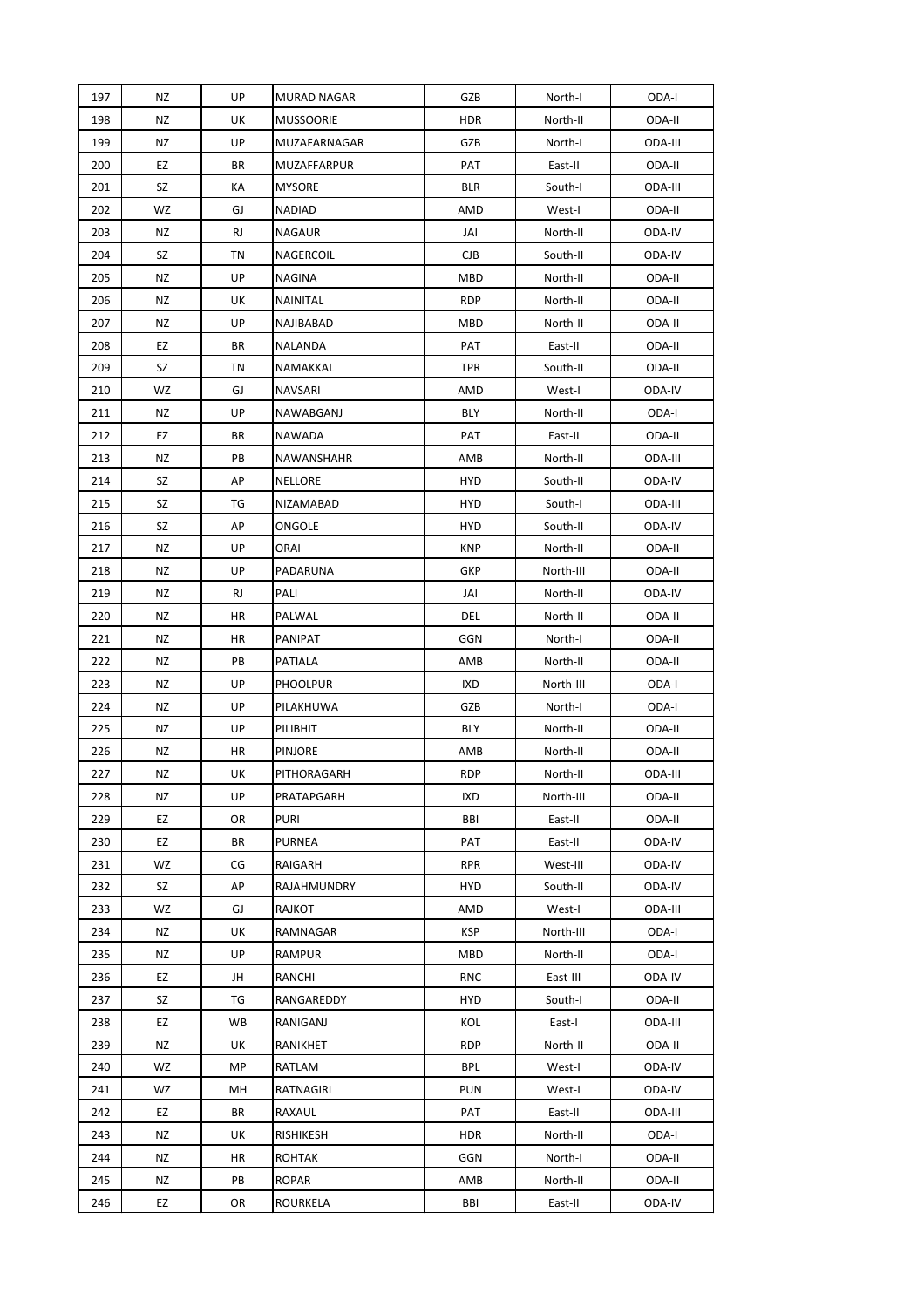| 247 | <b>NZ</b> | UP        | SADABAD               | AGR        | North-II  | ODA-I   |
|-----|-----------|-----------|-----------------------|------------|-----------|---------|
| 248 | WZ        | MP        | SAGAR                 | <b>BPL</b> | West-I    | ODA-III |
| 249 | NZ        | UP        | SAHARANPUR            | <b>MRT</b> | North-II  | ODA-II  |
| 250 | EZ        | BR        | SAHARSA               | PAT        | East-II   | ODA-IV  |
| 251 | <b>NZ</b> | UP        | SALEMPUR              | <b>GKP</b> | North-III | ODA-II  |
| 252 | EZ        | BR        | SAMASTIPUR            | PAT        | East-II   | ODA-II  |
| 253 | EZ        | OR        | SAMBALPUR             | BBI        | East-II   | ODA-IV  |
| 254 | NZ        | UP        | SAMBHAL               | <b>MBD</b> | North-II  | ODA-I   |
| 255 | WZ        | MН        | SANGAMNER             | <b>ISK</b> | West-II   | ODA-II  |
| 256 | SZ        | ТG        | SANGAREDDY            | HYD        | South-I   | ODA-II  |
| 257 | NZ        | UP        | SANT KABIR NAGAR      | GKP        | North-III | ODA-I   |
| 258 | EZ        | BR        | SASARAM               | PAT        | East-II   | ODA-III |
| 259 | WZ        | MP        | <b>SATNA</b>          | <b>IDR</b> | West-II   | ODA-IV  |
| 260 | NZ        | UP        | SHIKOHABAD            | <b>FRZ</b> | North-III | ODA-I   |
| 261 | NZ        | HP        | SHIMLA                | AMB        | North-II  | ODA-II  |
| 262 | SZ        | КA        | SHIMOGA               | <b>BLR</b> | South-I   | ODA-IV  |
| 263 | WZ        | MP        | <b>SHIVPURI</b>       | <b>BPL</b> | West-I    | ODA-IV  |
| 264 | NZ        | <b>RJ</b> | <b>SIKAR</b>          | JAI        | North-II  | ODA-III |
| 265 | EZ        | WB        | <b>SILIGURI</b>       | KOL        | East-I    | ODA-IV  |
| 266 | NZ        | HP        | SIRMAUR               | AMB        | North-II  | ODA-II  |
| 267 | NZ        | HR        | <b>SIRSA</b>          | <b>GGN</b> | North-I   | ODA-IV  |
| 268 | EZ        | BR        | SITAMARHI             | PAT        | East-II   | ODA-II  |
| 269 | SZ        | ΤN        | SIVAKASI              | CHE        | South-I   | ODA-IV  |
| 270 | EZ        | BR        | SIWAN                 | PAT        | East-II   | ODA-II  |
| 271 | ΝZ        | HP        | SOLAN                 | IXC        | North-II  | ODA-II  |
| 272 | NZ        | HR        | SONIPAT               | GGN        | North-I   | ODA-II  |
| 273 | NZ        | RJ        | SRI GANGANAGAR        | JAI        | North-II  | ODA-IV  |
| 274 | SZ        | AP        | SRIKAKULAM            | HYD        | South-II  | ODA-IV  |
| 275 | ΝZ        | UP        | SULTANPUR - UP        | FZB        | North-III | ODA-II  |
| 276 | WZ        | GJ        | <b>SURENDRA NAGAR</b> | AMD        | West-I    | ODA-II  |
| 277 | NZ        | UP        | <b>TANDA</b>          | FZB        | North-III | ODA-II  |
| 278 | NZ        | UP        | THAKURDWARA           | MBD        | North-II  | ODA-I   |
| 279 | SZ        | ΤN        | THANJAVUR             | TPR        | South-II  | ODA-IV  |
| 280 | SZ        | ΚL        | THIRUVANANTHAPURAM    | <b>COK</b> | South-III | ODA-III |
| 281 | SZ        | ΤN        | TIRUCHIRAPPALLI       | <b>CHE</b> | South-I   | ODA-IV  |
| 282 | SZ        | ΤN        | TIRUNELVELI           | <b>TPR</b> | South-II  | ODA-IV  |
| 283 | SZ        | AP        | TIRUPATI              | <b>HYD</b> | South-II  | ODA-IV  |
| 284 | SZ        | ΤN        | TIRUVALLUR            | <b>CHE</b> | South-I   | ODA-I   |
| 285 | SZ        | ΤN        | TIRUVANNAMALAI        | <b>CHE</b> | South-I   | ODA-III |
| 286 | SZ        | ΤN        | <b>TIRUVARUR</b>      | CJB        | South-II  | ODA-IV  |
| 287 | SZ        | ΤN        | TRICHY                | <b>CHE</b> | South-II  | ODA-IV  |
| 288 | SZ        | КA        | TUMKUR                | BLR        | South-I   | ODA-II  |
| 289 | SZ        | ΤN        | TUTICORIN             | <b>CJB</b> | South-II  | ODA-IV  |
| 290 | SZ        | КA        | <b>UDUPI</b>          | BLR        | South-I   | ODA-IV  |
| 291 | WZ        | MP        | UJJAIN                | BPL        | West-I    | ODA-III |
| 292 | NZ        | HP        | UNA                   | AMB        | North-II  | ODA-III |
| 293 | ΝZ        | UP        | UNCHAHAR              | LKO        | North-II  | ODA-II  |
| 294 | ΝZ        | UP        | UNNAO                 | <b>KNP</b> | North-II  | ODA-I   |
| 295 | SZ        | ΤN        | VELLORE               | CHE        | South-I   | ODA-II  |
| 296 | WZ        | GJ        | VERAVAL               | AMD        | West-I    | ODA-IV  |